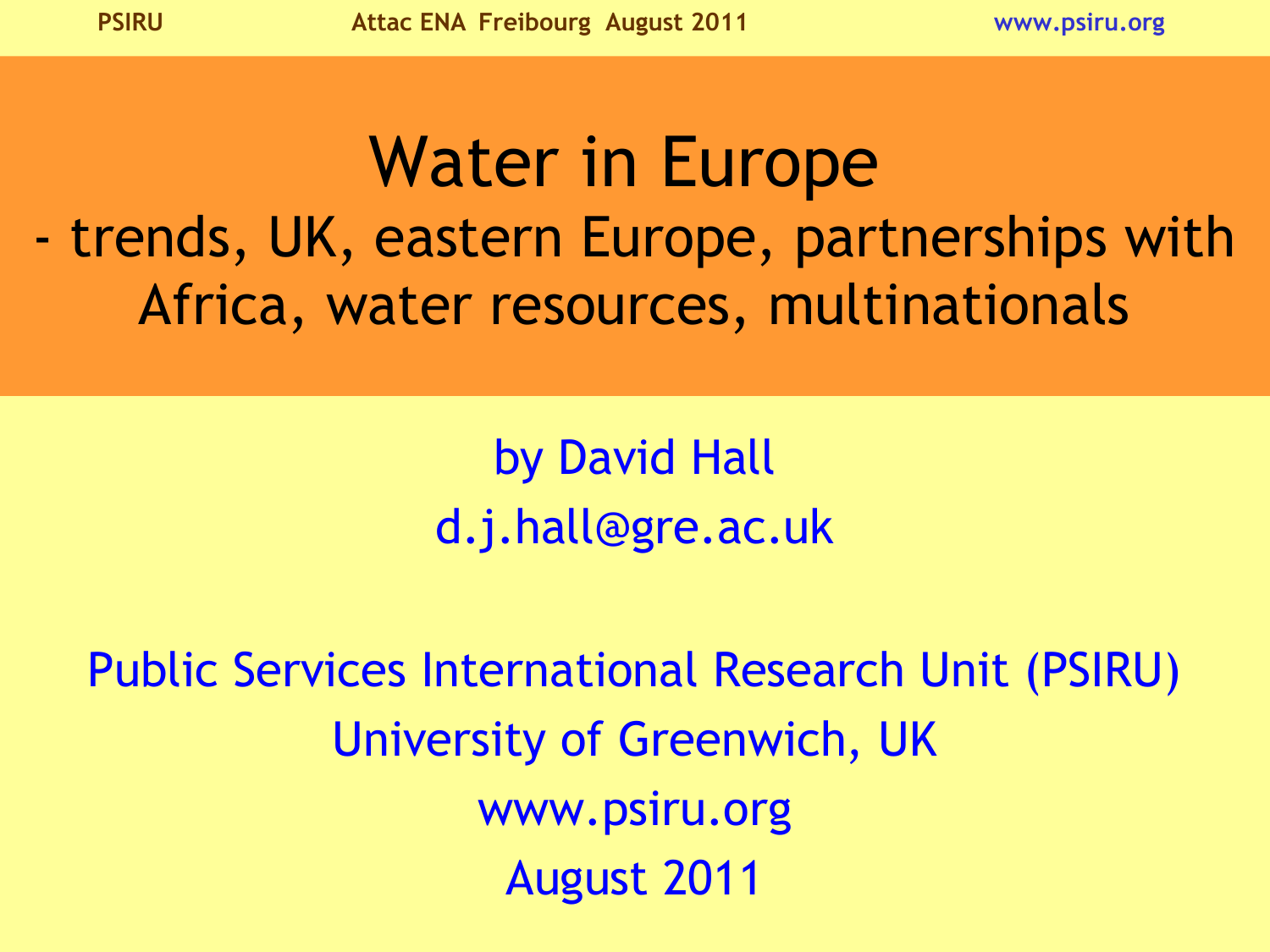### **Summary**

- General trends in EU
- Water in UK
- Central and eastern Europe and central Asia
- Partnerships with Africa
- Conclusions
- Annexe: private water companies in Europe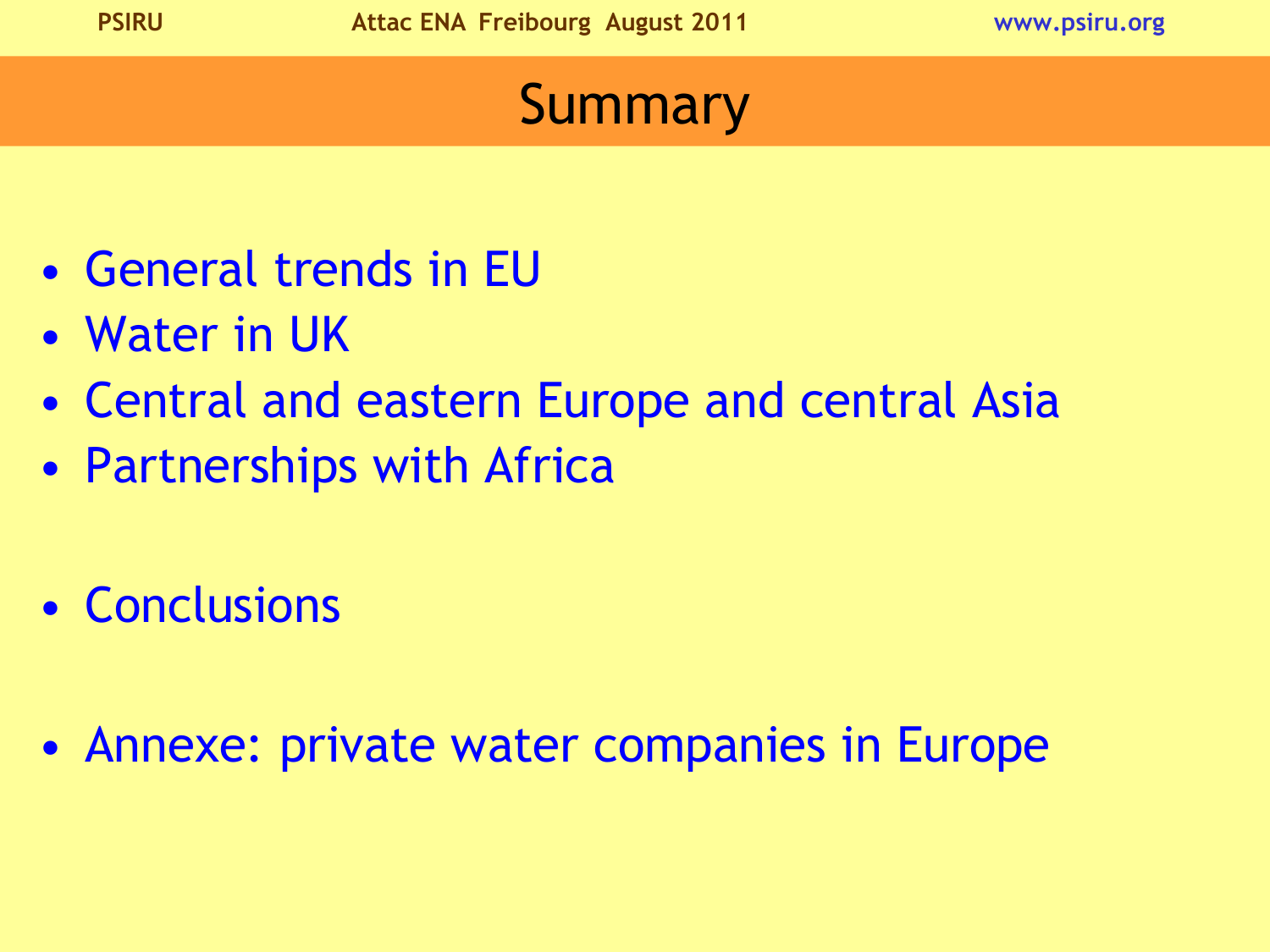#### EU, accession countries and eastern neighbourhood

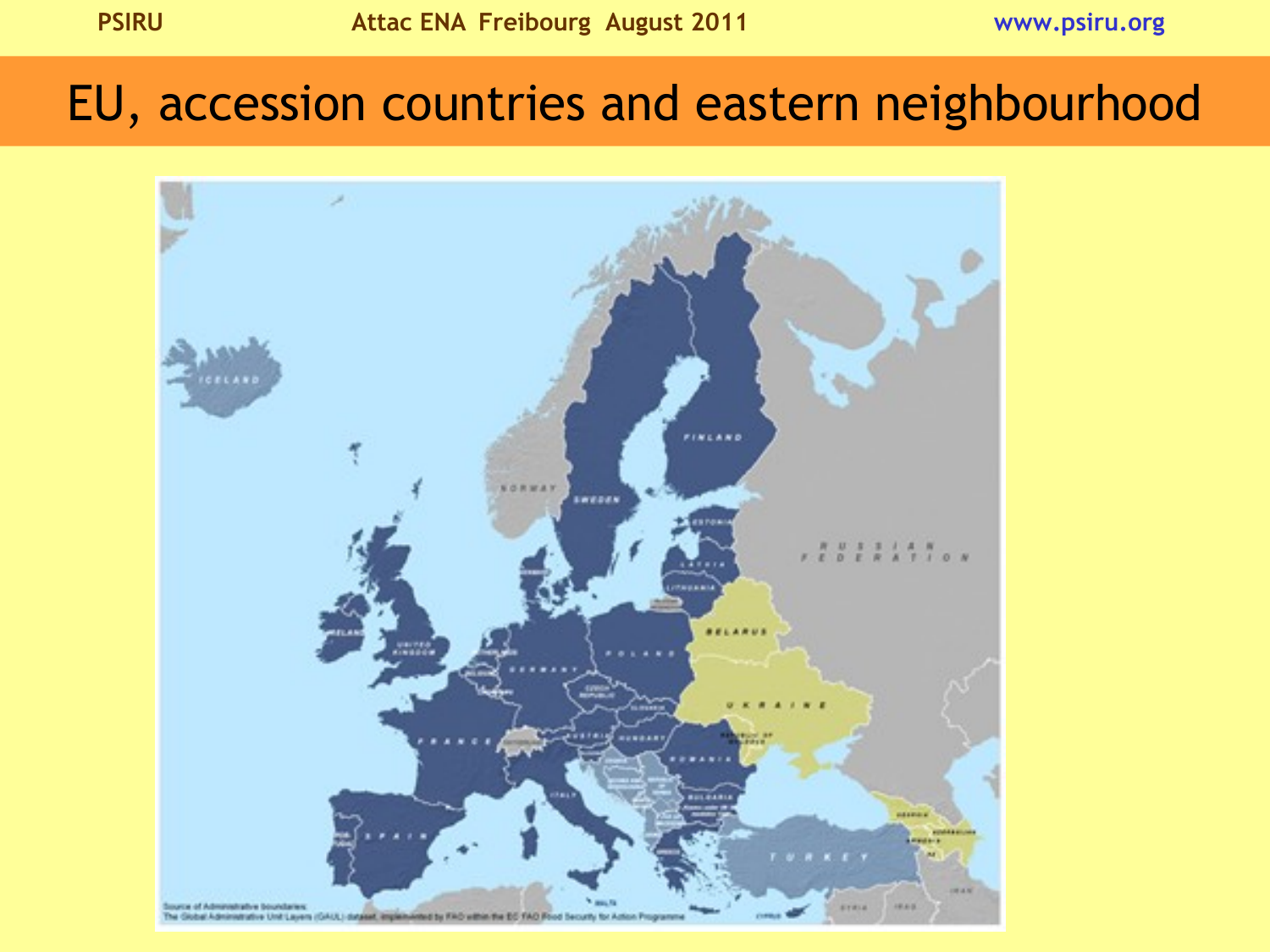#### Overview - remunicipalisation

- France: city of Paris remunicipalised water 2010
	- Reduces prices by 8%
	- Also some other French cities/communes: Bordeaux, Brest, Varages, Montbeliard, Durance-Luberon, Castres, Cherbourg etc
	- Others do not eg Toulouse
- Hungary: Pecs terminates Suez, remunicipalises
- Eastern Europe/Central Asia: contracts terminated in Ukraine (Odessa), Kazakhstan, Uzbekistan
- Unclear future possibilities:
	- Other central and eastern Europe
		- Tallinn tries to renegotiate/cut tariffs
		- Contracts in Czech rep, Hungary, Poland expire in next 10 years
	- UK England/Wales renewal due 2014, but no campaign

• Remunicipalisation also in North and South America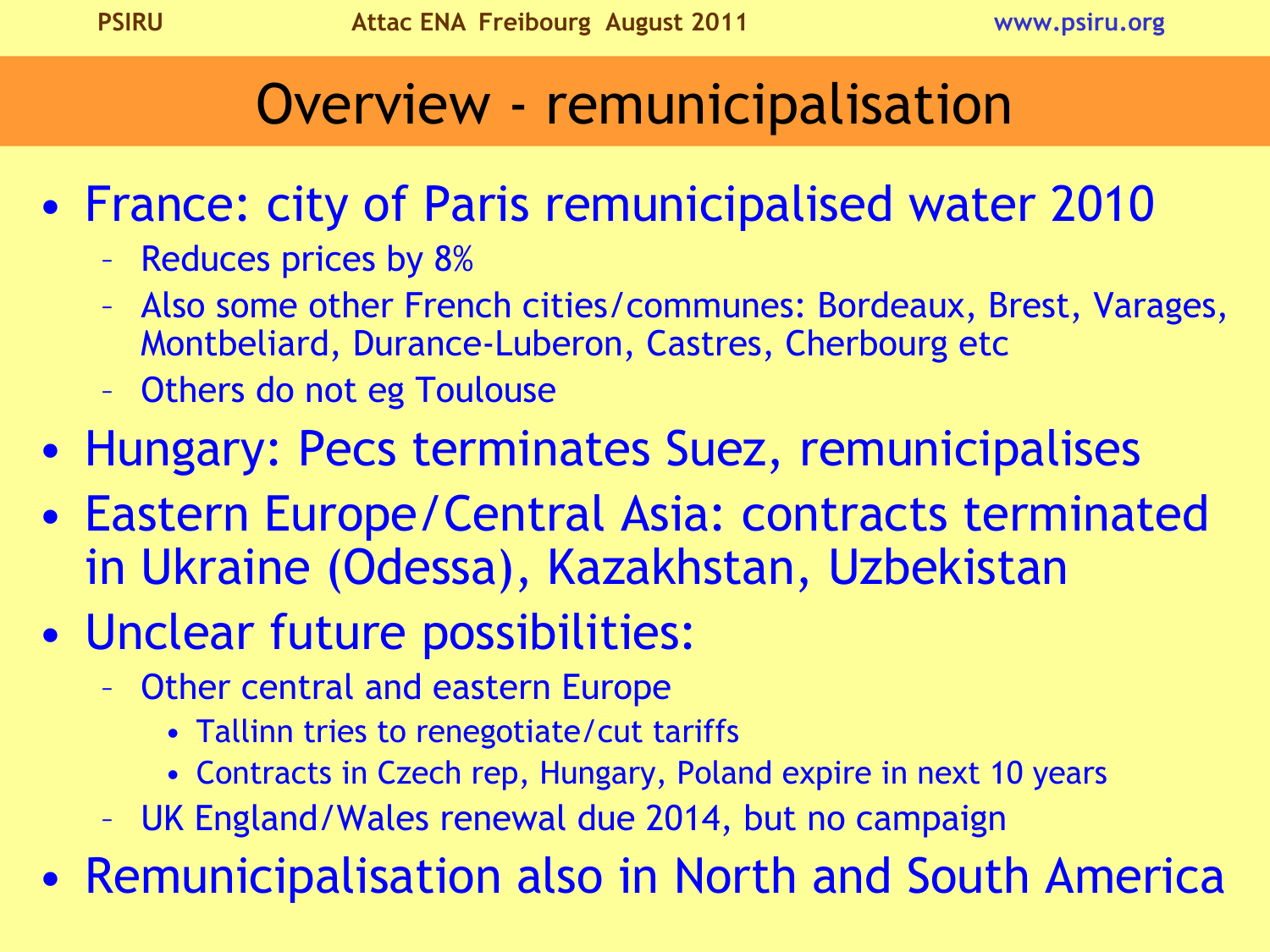#### Overview: resistance to privatisation, concentration

- Public resistance to privatisation:
	- Italy, Berlin, Ireland
- But: EU/IMF austerity programmes force Greece to privatise water
- Private companies: more concentration and state investment
	- even more dominated by Suez and Veolia, including division of joint ventures in France
	- Suez, Veolia, Seche part-owned by government of France
	- international development banks, EBRD and IFC, key investors in east
	- note also EU cohesion funds, EU and govt support for PPPs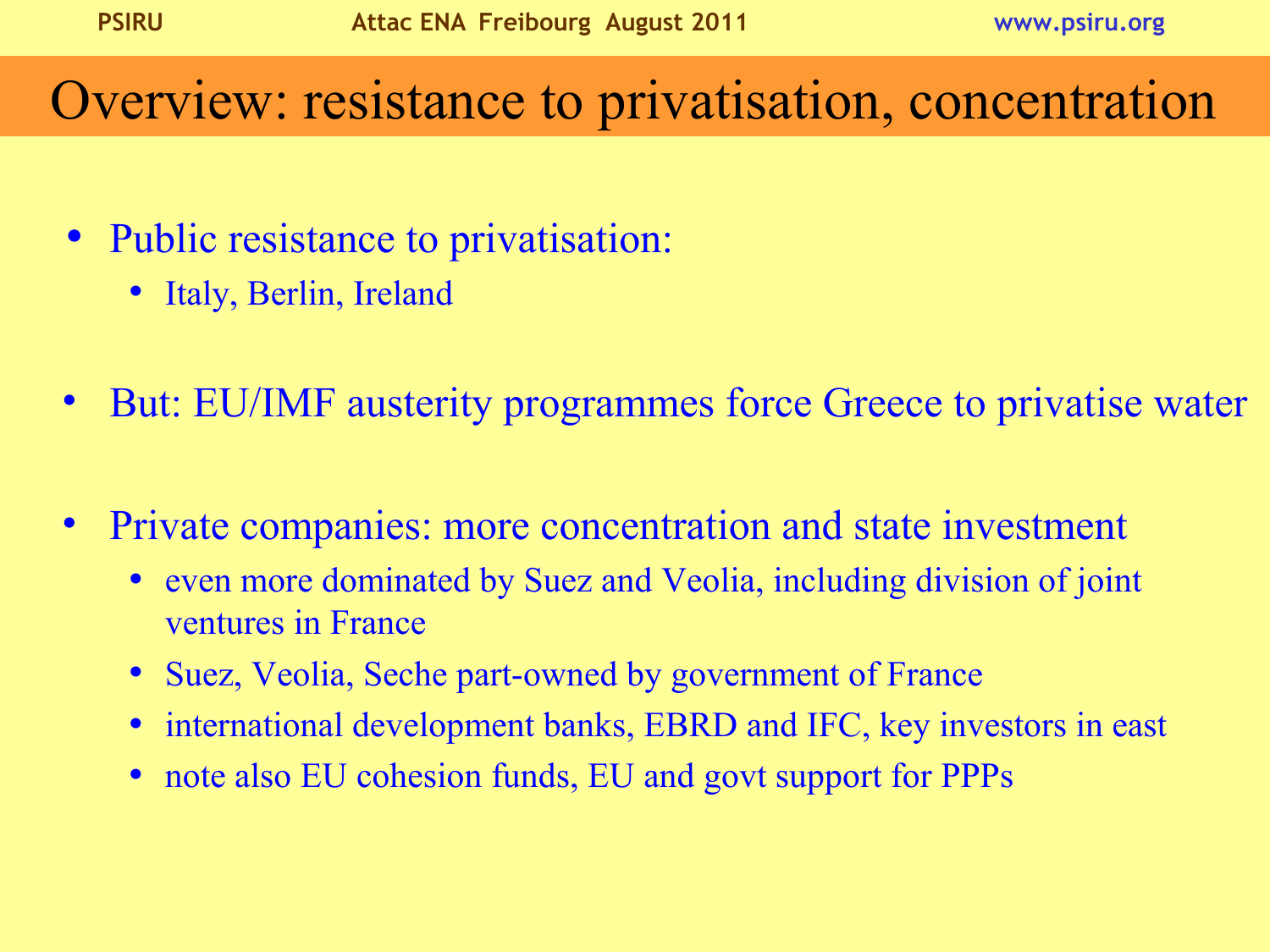### Water in the UK - a divided kingdom

|                   | <b>England</b>          | <b>Wales</b>              | <b>Scotland</b>                        | <b>N.Ireland</b>                                 |
|-------------------|-------------------------|---------------------------|----------------------------------------|--------------------------------------------------|
| Ownership         | Private                 | Not for profit<br>company | Public<br>company                      | <b>Public</b><br>authority/<br>public<br>company |
| <b>Operations</b> | Private<br>direct       | Contractors               | Direct/<br>contractors/<br><b>PPPS</b> | Direct/PPPs                                      |
| <b>Tariffs</b>    | $Tax + some$<br>charges | $Tax + some$<br>charges   | $Tax + some$<br>charges                | <b>Tax</b>                                       |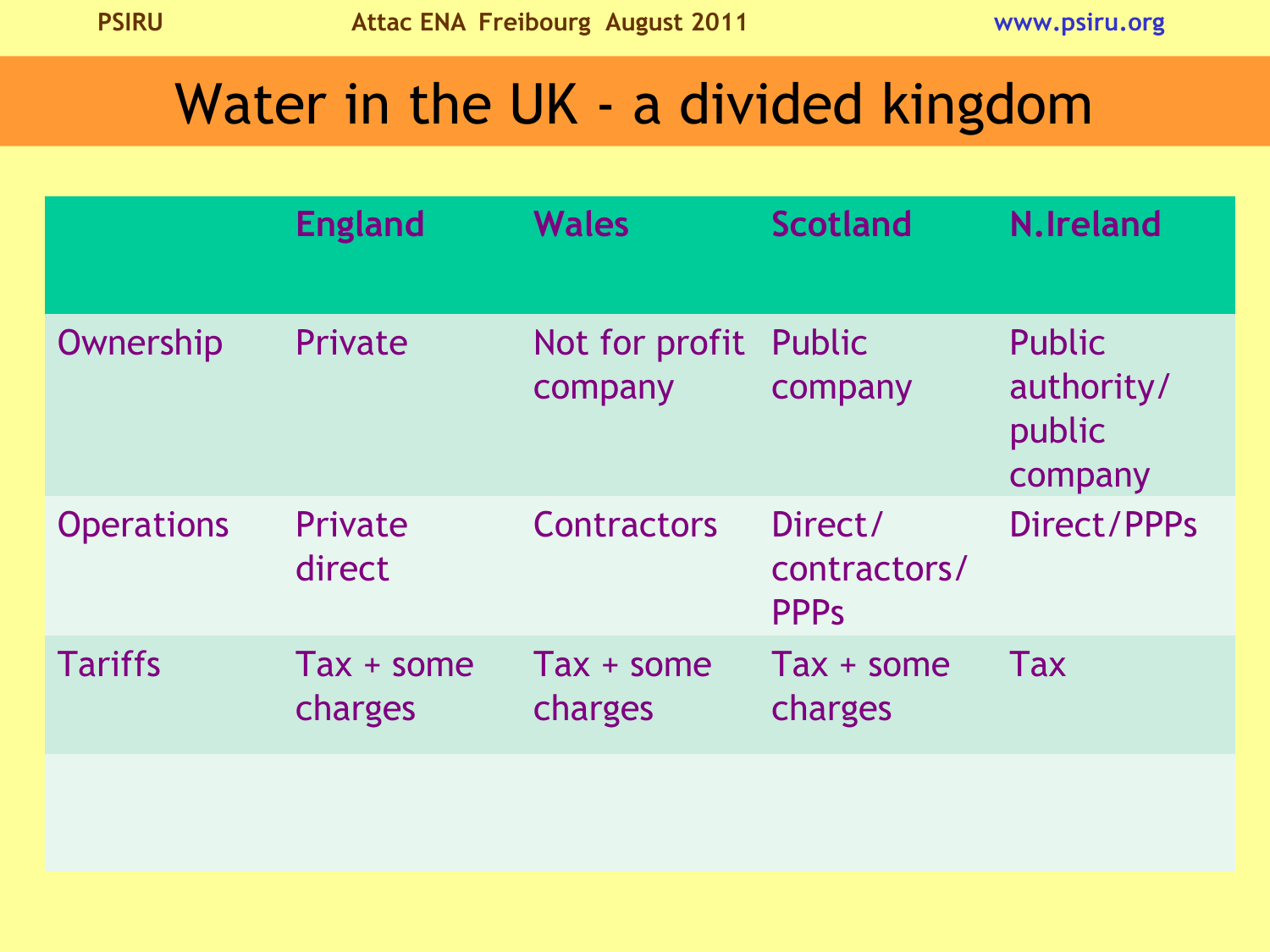## Ownership of UK water companies

|                                                         | <b>UK stock</b><br>exchange                                                            | Not for<br>profit  | <b>Private equity</b><br><b>etc</b>                               | <b>Multinationals</b>                                          |
|---------------------------------------------------------|----------------------------------------------------------------------------------------|--------------------|-------------------------------------------------------------------|----------------------------------------------------------------|
| 10 large<br>regional water<br>and sewerage<br>companies | 4 (United<br>Utilities,<br>Severn Trent,<br>Northumbrian<br>Water,<br>Pennon<br>Group) | 1 (Welsh<br>Water) | 4 (Anglian,<br>Southern,<br>Thames,<br>Yorkshire)                 | 1 (Wessex: Malaysian,<br>YTL)                                  |
| 11 smaller<br>water only<br>companies                   | 1 Dee Valley                                                                           |                    | 4 (Portsmouth,<br>Southeast,<br>South<br>Staffordshire,<br>Sutton | 6 (3 Veolia; 1 Suez; I<br>Chung Kong; 1<br>Sembcorp (Sigapore) |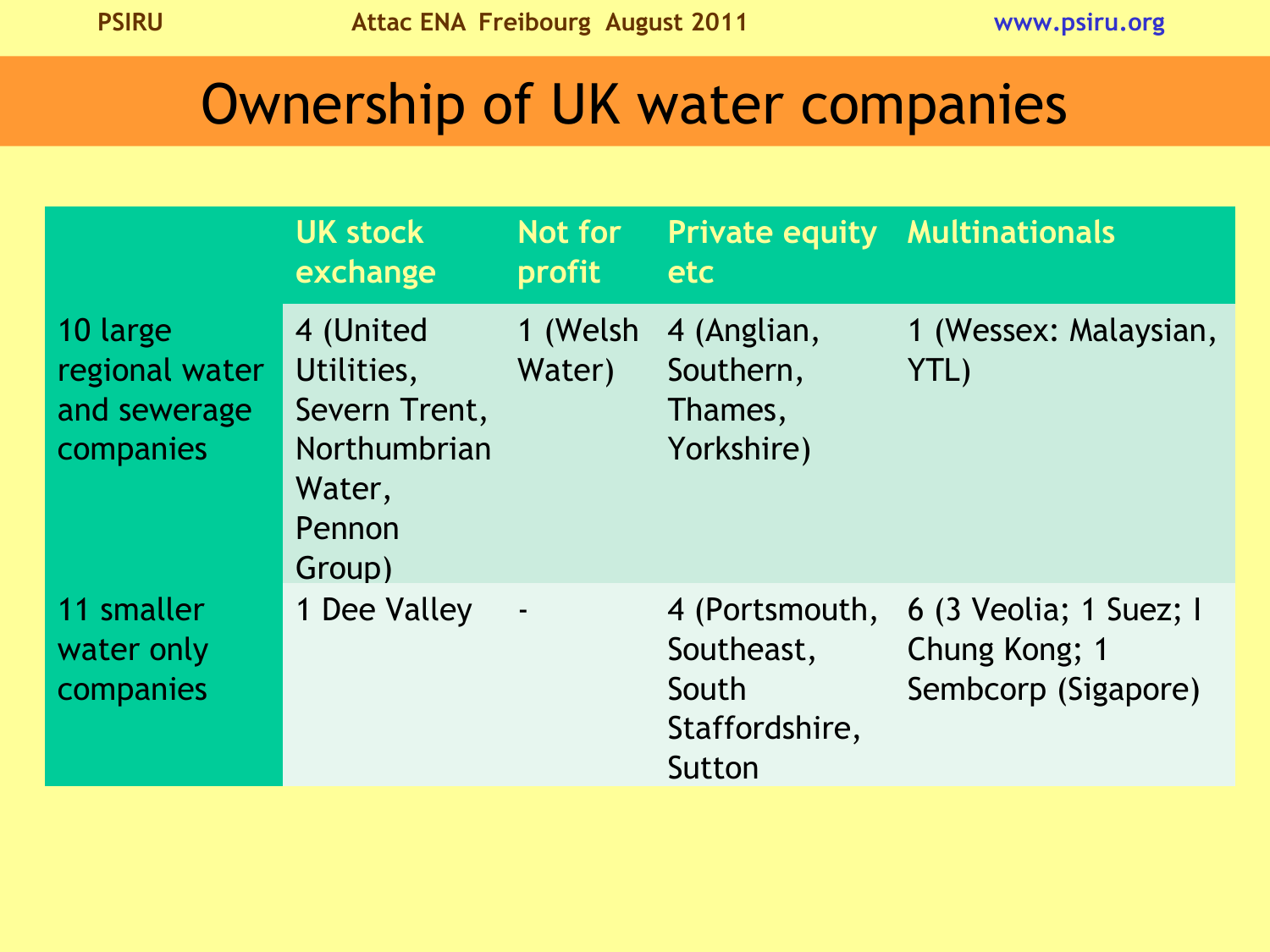## …what happens in 2014?

- Privatisation 1989 sold assets to the companies
	- Undertakings appointed for 25 years, so > 2014
- But:
	- In 2002, OFWAT gave the companies the right to 25 years notice of termination.
	- So if a different company wins tender, incumbent could still continue for 25 years….
	- Is this permissible under EU competition rules?
- Alternative: return to public ownership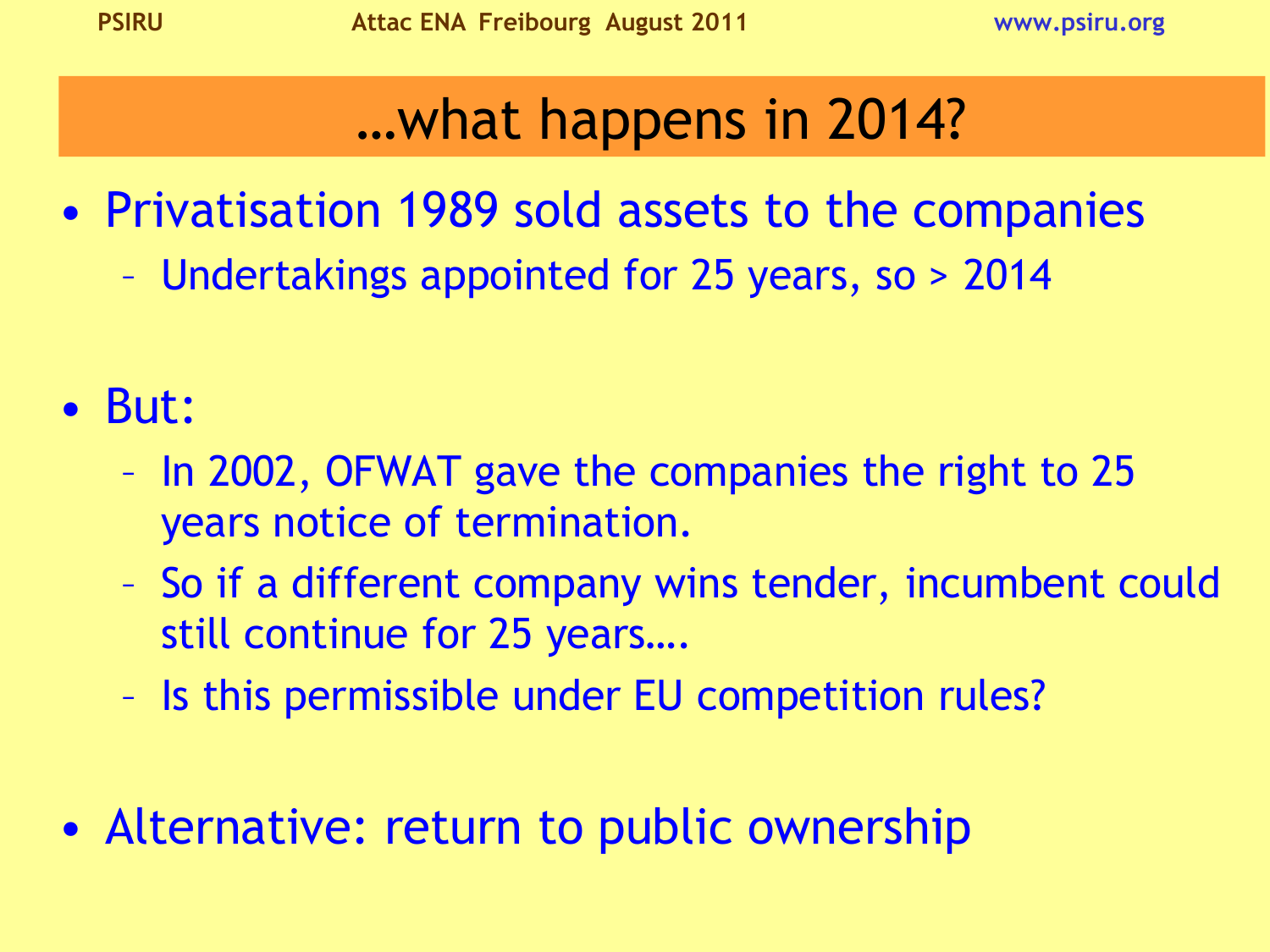## Wales, Scotland and Northern Ireland

- Wales: not for profit company and contractors
	- but no public accountability, not public nor cooperative
	- Regulator requires contracting-out of all services
- Scotland: public company, and contractors
	- Remains public, single national company
	- But regulator created, PPPs for treatment, now plans to contract out operations on 25 year 'relational' contracts
- Northern Ireland
	- Was government service, UK govt propose privatisation then corporatisation, plus new additional charge
	- Strong public opposition unites all parties
	- Financial scandal over new company
	- But operational problems for public service in 2010/11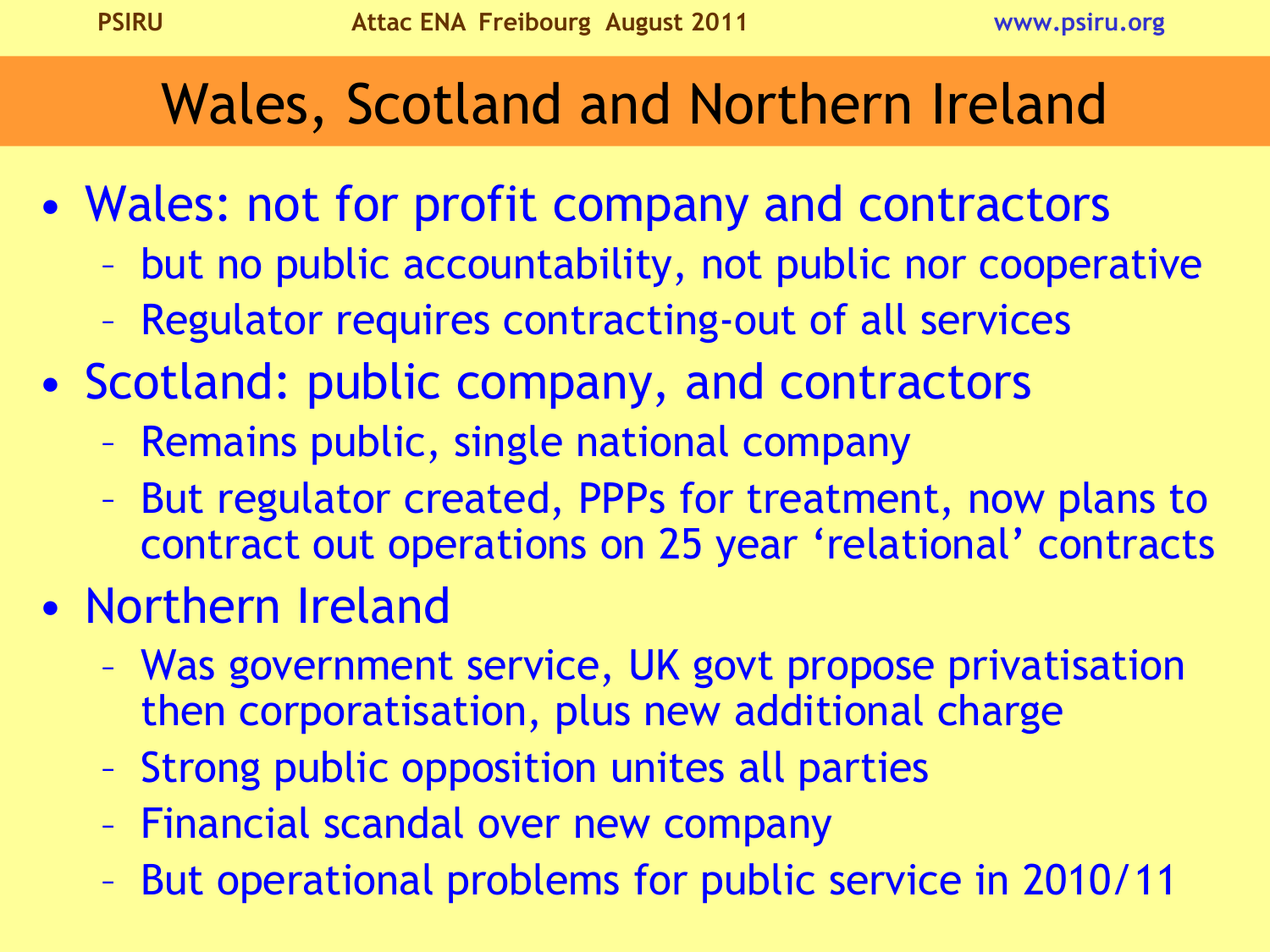## Public finance for private water in CEE/EECA

| <b>EBRD finance for private companies</b><br>€million Euros | <b>Total 1991-</b><br>2009 | Of which equity<br>investments |          |
|-------------------------------------------------------------|----------------------------|--------------------------------|----------|
| <b>FCC/Aqualia</b>                                          | 80                         |                                | 80       |
| <b>Suez</b>                                                 | 42                         |                                | $\Omega$ |
| <b>United Utilities (now Veolia)</b>                        | 111                        |                                | 17       |
| Veolia                                                      | 263                        |                                | 175      |
| <b>TOTAL</b>                                                | 496                        |                                | 272      |
|                                                             |                            |                                |          |
| Veolia - EBRD finance in non-water<br>(Dalkia, Connex)      | 208                        |                                | 141      |
| Veolia - IFC investment in V Voda                           | 100                        |                                | 100      |
| Veolia – IFC investment in Veolia AMI                       | 20                         |                                | 20       |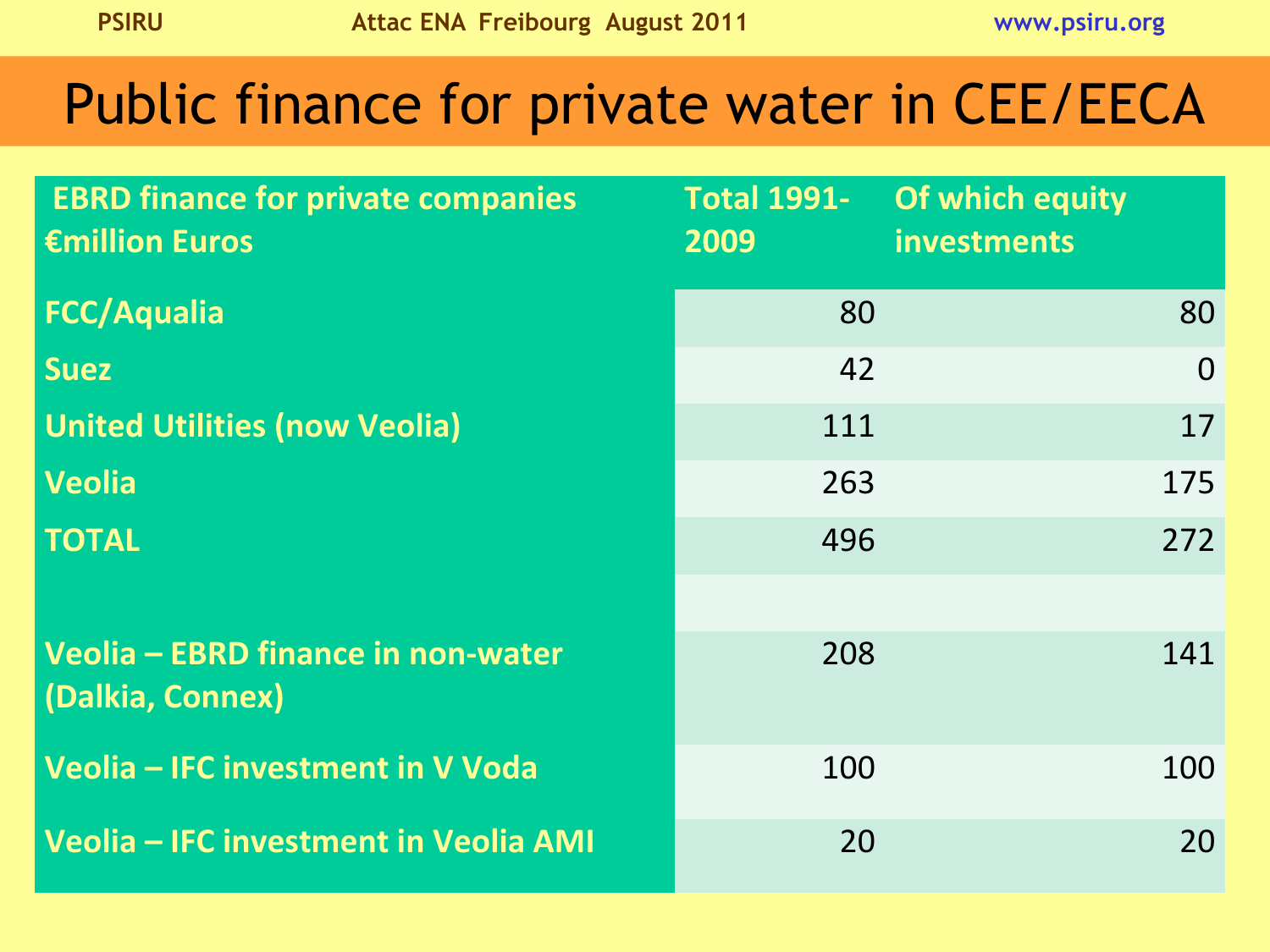#### Private failures to invest in EECA water

| <b>Country</b> | <b>City and date</b>  | <b>Company</b> | <b>Total value of</b><br>expected<br>investment | <b>Contract</b><br><b>STATU</b> |
|----------------|-----------------------|----------------|-------------------------------------------------|---------------------------------|
| Armenia        | Yerevan               | Veolia         | €9.1 $m(10$ yrs)                                | >2014                           |
| Georgia        | Tblisi (A)            | Veolia         | ?                                               | <b>TERMINATED</b>               |
|                | <b>Thlisis</b>        | Multiplex      | £350m.<br>planned                               | >indefinite?                    |
| Kazakhstan     | Almaty                | Vivendi/Veolia | €100 $m$ .<br>planned                           | <b>TERMINATED</b>               |
| Ukraine        | Odessa                | <b>Infox</b>   | €44m. planned                                   | <b>TERMINATED</b>               |
| Uzbekistan     | Bukhara,<br>Samarkand | Veolia         | \$62.3m.                                        | <b>TERMINATED</b>               |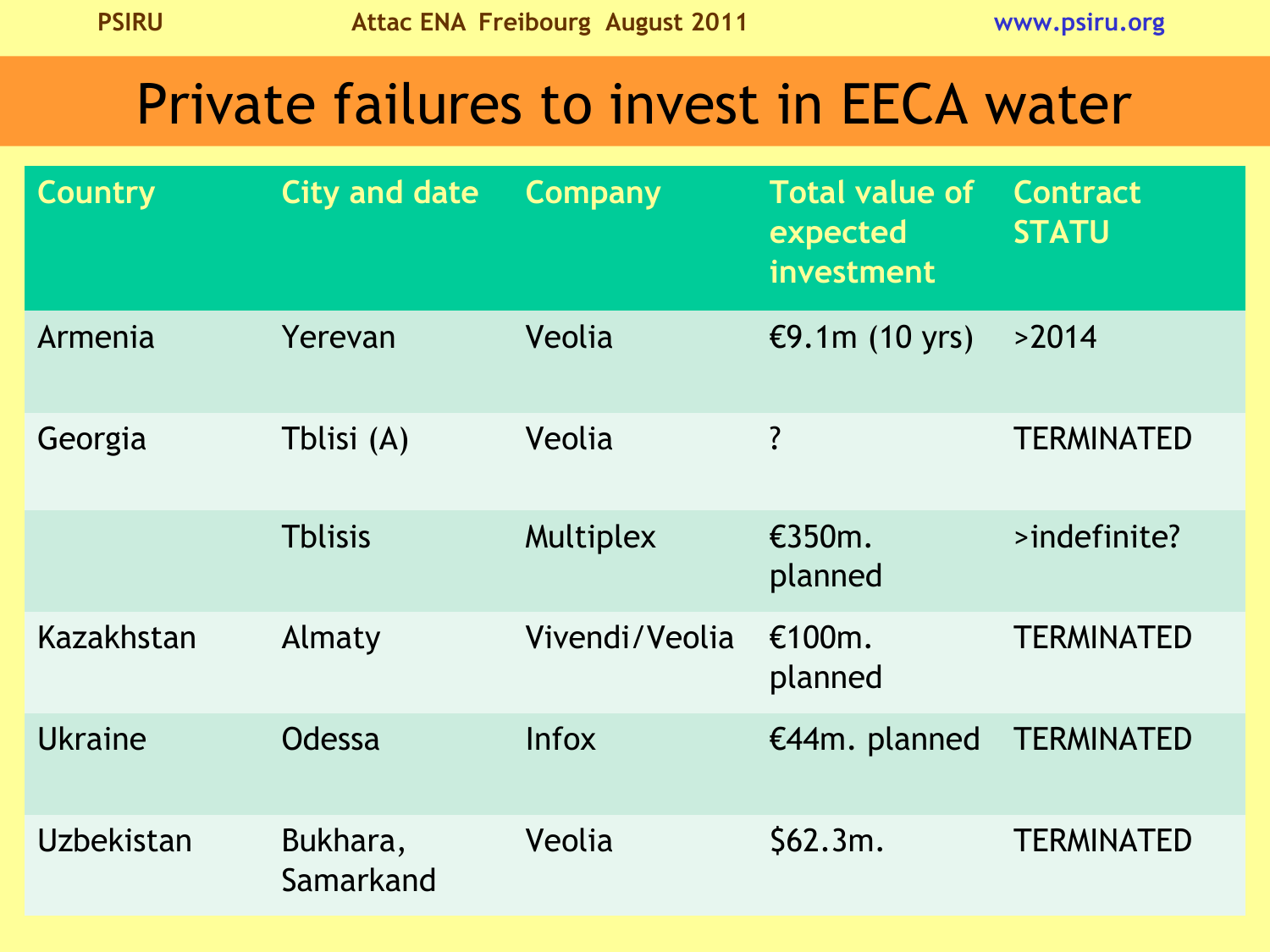### EU-ACP initiative: solidarity PUPs

- 40 million Euros (\$55 million dollars) for PUPs between EU and African water utilities or public authorities
	- Must be led by public authority, must be not for profit
	- Result of campaigns by RPW/PSI, follows poor response from private sector to previous EU funding
- Over 300 applications in response
	- More than 6 times as many as expected: bottom up!
	- Includes PUPs within Africa eg Morocco/Mauretania
	- Not yet known which European public water operators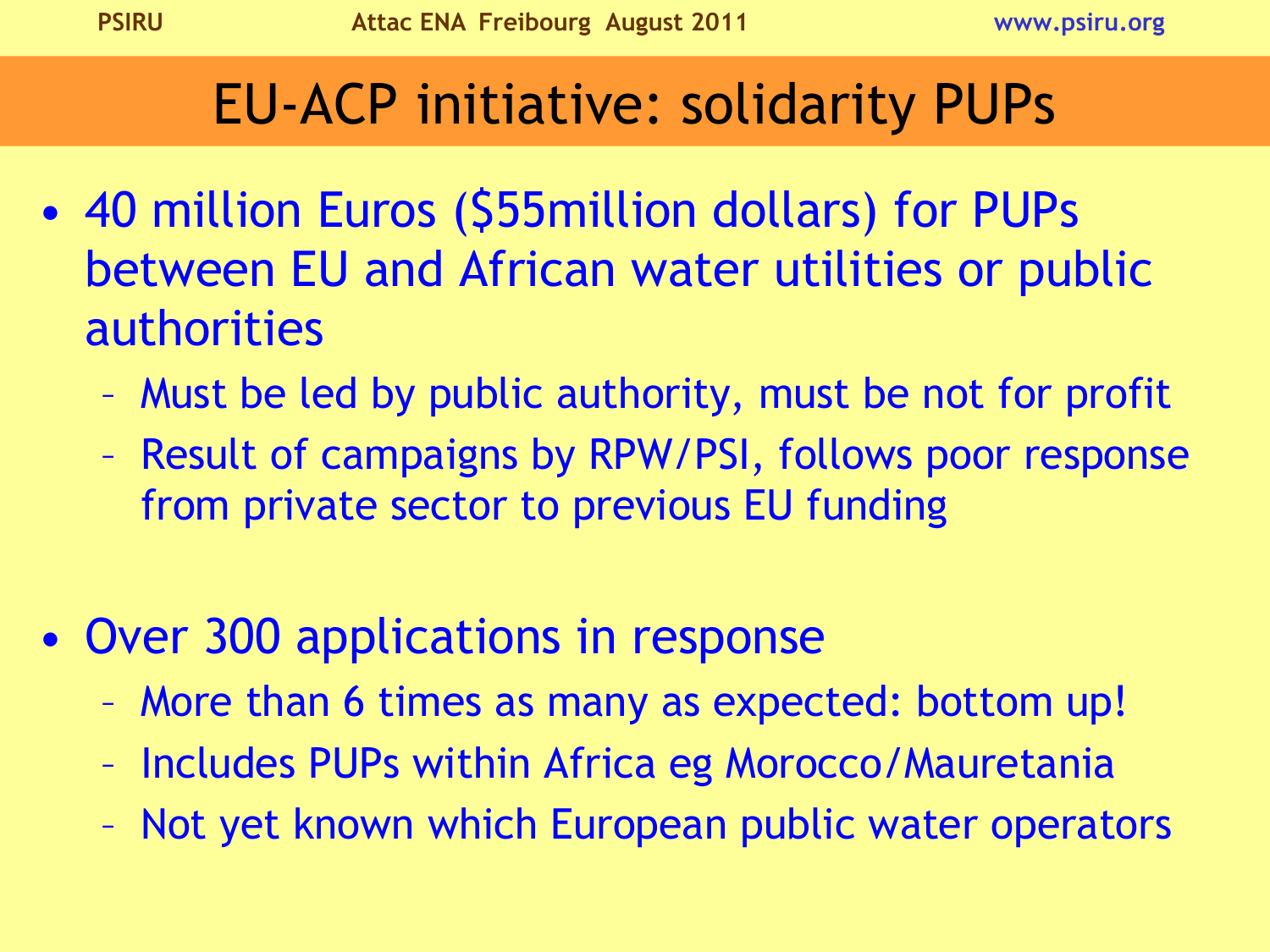#### Water resources: human uses of water

- How the world uses freshwater:
	- 70 percent for irrigation
	- 22 percent for industry
	- 8 percent for domestic use
- Water withdrawals are predicted to increase by 50 percent by 2025 in developing countries, and 18 per cent in developed countries.

http://www.unwater.org/downloads/Water\_ facts\_and\_trends.pdf See FAO detailed maps on water use by region http://www.fao.org/nr/water/aquastat/ globalmaps/index.stm



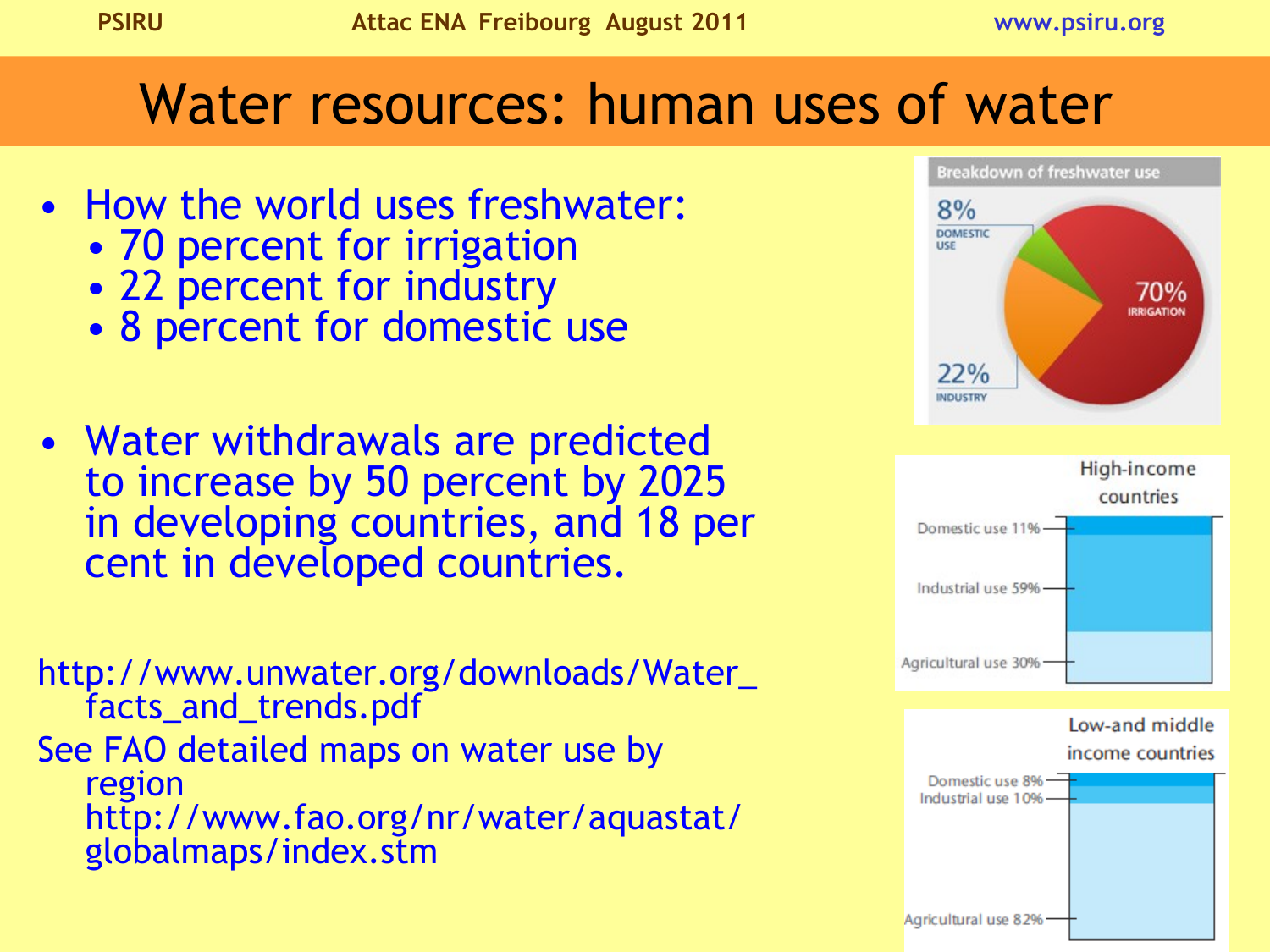### Uses of water by region



• http://www.fao.org/nr/water/docs/waterataglance.pdf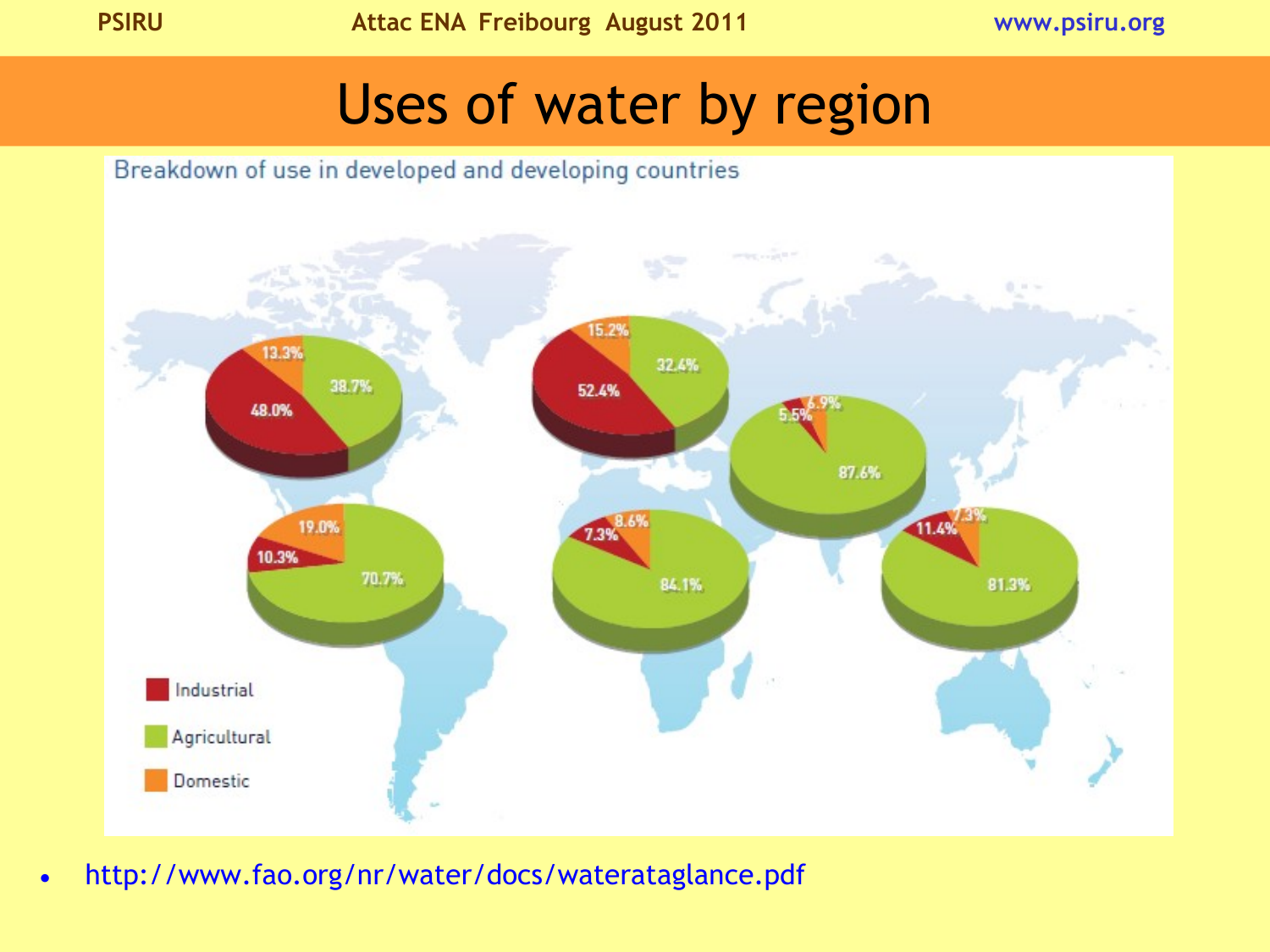### Water resources and private companies

- Global initiative by multinational users of water
	- McKinsey report "Charting our water future"
	- Multinationals are the big users of water: drinks eg Coca-Cola, Nestle, mining, agri-business etc – not Suez or Veolia
- Analysis of water demand/supply gap
	- Main emphasis on agricultural efficiency, business selling technology and products, government providing incentives
- Commercial proposals with potential conflict
	- Create private rights to water, water-trading
	- Profit by selling water to public authorities
- Methods include
	- Buy land for water rights eg in Africa; buy glaciers in Iceland
	- Lobbying countries to create markets in water rights
	- Lobbying for minimal/no abstraction charges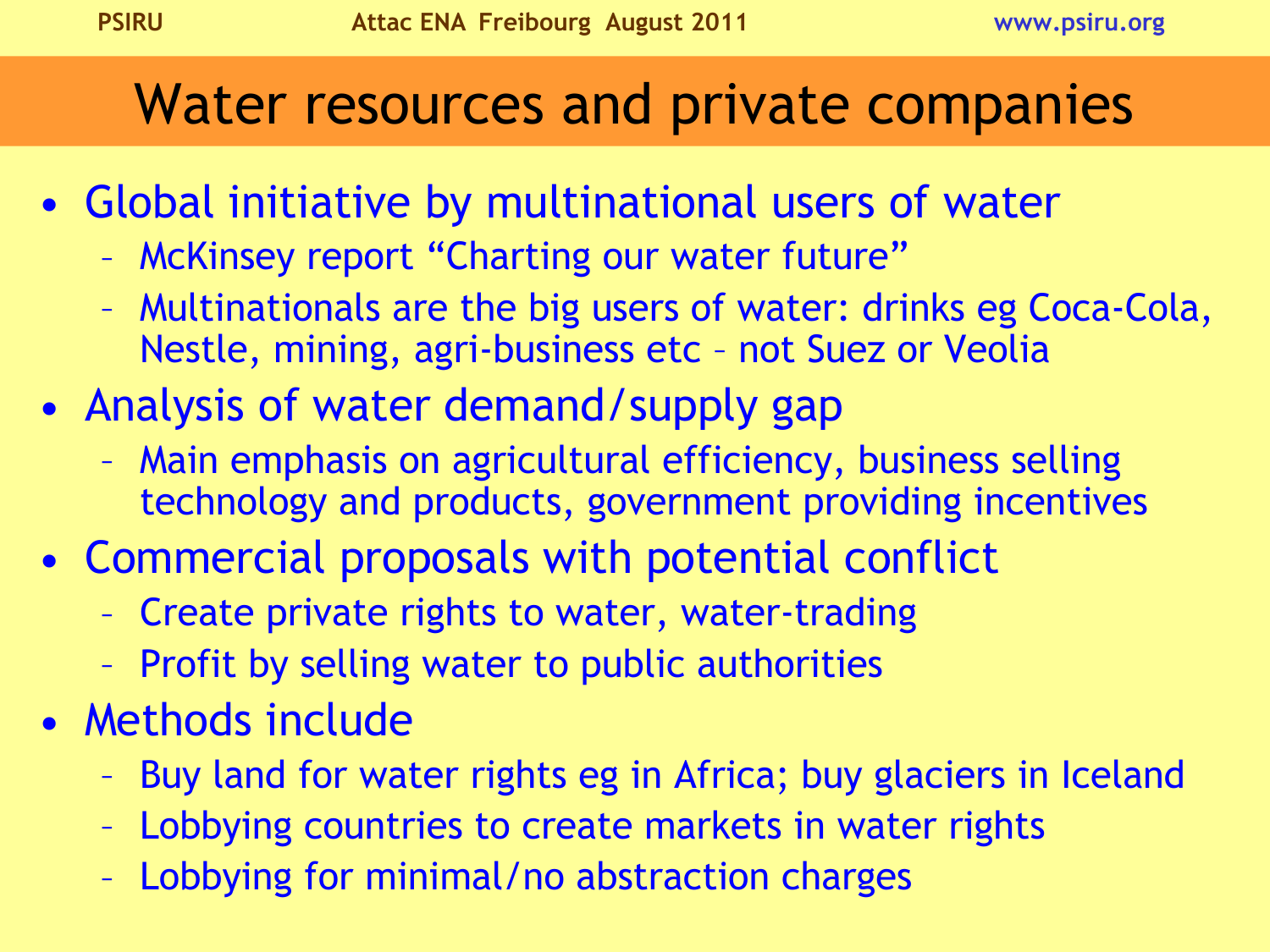#### Comments and conclusions

- Campaigns and politics matter:
	- Paris, Italy, Berlin, Ukraine etc show what is possible
	- Ideological gains: public-public partnerships (PUPs), UN right to water
- Multinationals re-align
	- new focus on water resources
	- Dependency on state capital
- What kind of public water?
	- Public participation: routine not just for campaigns
		- Italy campaign as model: public debate, wide networks
	- Transparency of public finance and structures
		- Contracts as per Berlin, but also honest public accounting
	- Water resources as community democratic issue?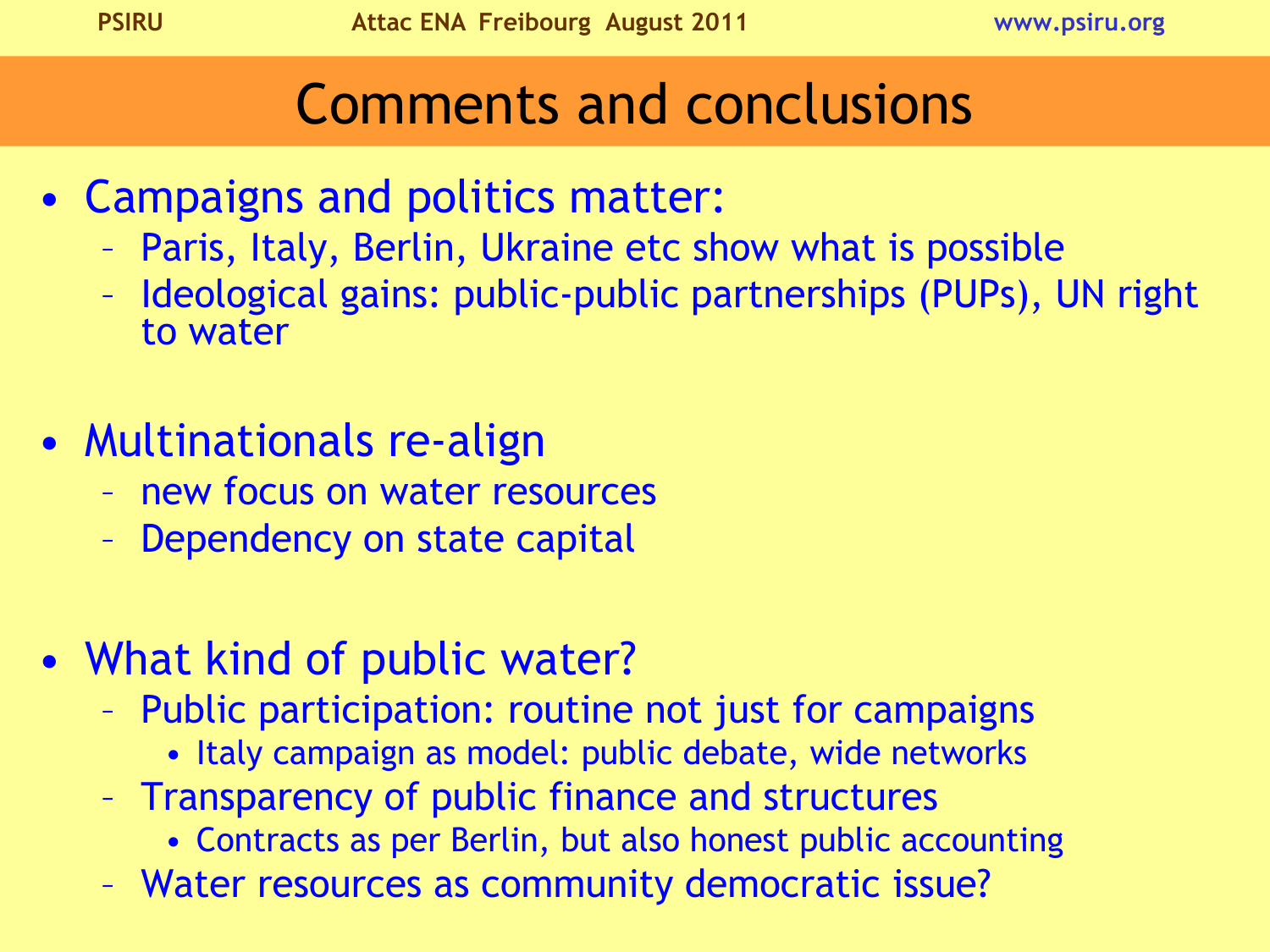#### Annexe on companies: Takeovers and mergers

- United Utilities sells 2/3 operations to Veolia
	- 77% stake in Sofiyska Voda (Sofia, Bulgaria)
	- 33% stake in Aqua SA (Bielsko Bialka, Poland)
	- But: UU still owns 26.5% of Tallinna Vesi (Estonia)
- Suez buys majority control of AgBar
- AgBar no longer listed; sells health division Adeslas
- Suez also owns key stake in Aguas de Valencia since 2008
- Others
	- Biwater sells water operations to Sembcorp (Singapore)
		- Only 1 small UK company, plus international ops
- Gelsenwasser: buys Nantaise des Eaux (France), in Czech Rep
- Energie AG buys Czech companies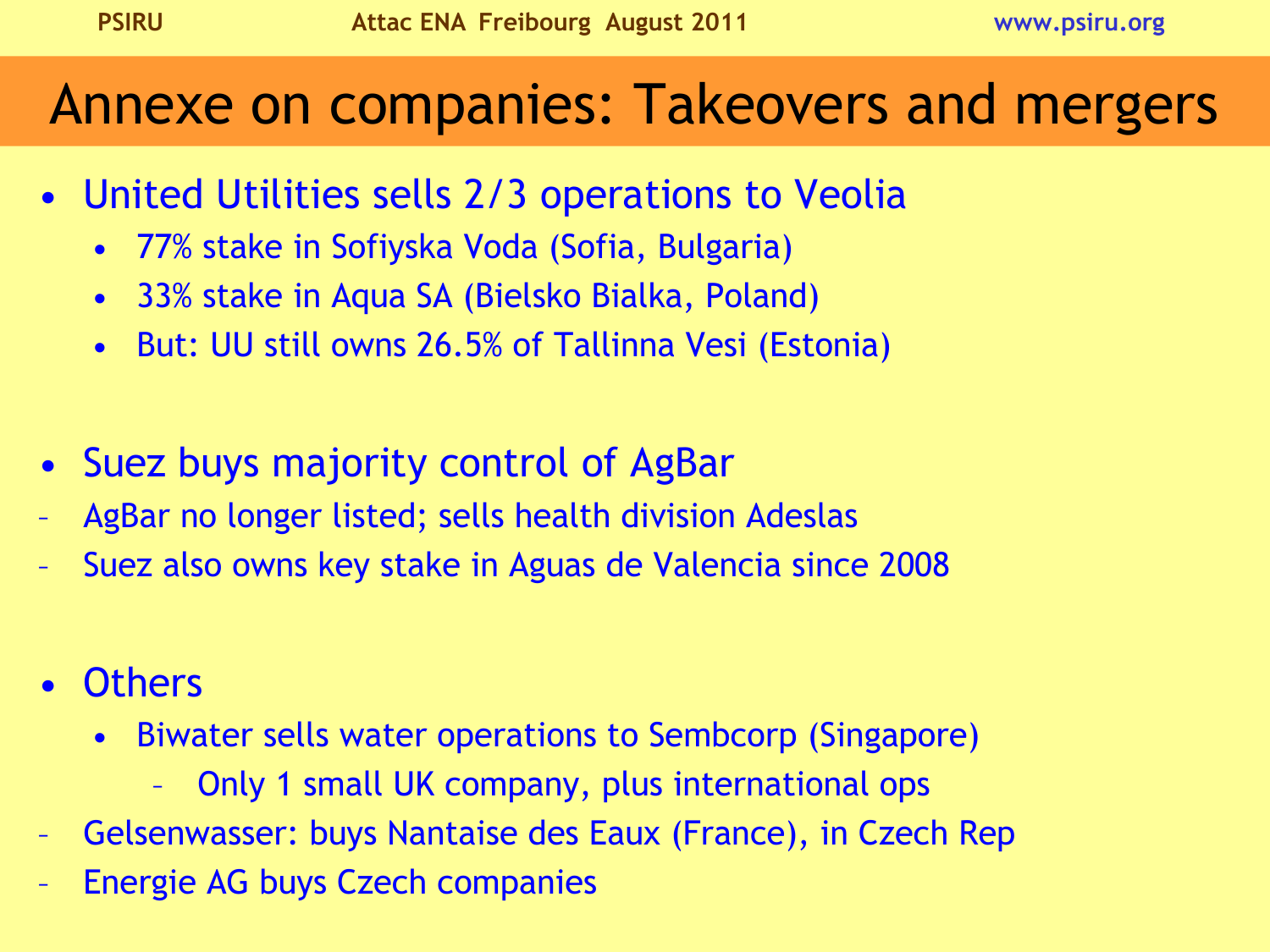#### Annexe on companies: private companies in EU

| Group                                 | Home      | <b>Countries (water operations)</b>                                                             |
|---------------------------------------|-----------|-------------------------------------------------------------------------------------------------|
| <b>Veolia</b>                         | <b>FR</b> | Bulgaria, Czech Republic, Estonia,<br>France, Germany, Hungary, Italy,<br>Romania, Slovakia, UK |
| Suez <sup>*</sup>                     | <b>FR</b> | Czech Republic, France, Germany,<br>Hungary, Italy, Romania, Slovakia,<br>Spain, UK             |
| SAUR/Séché                            | FR.       | <b>France, Poland</b>                                                                           |
| Gelsenwasser                          | <b>DE</b> | France, Germany, Hungary, Poland                                                                |
| <b>Energie AG</b>                     | <b>AT</b> | Austria, Czech republic, Slovenia                                                               |
| <b>FCC/Aqualia</b>                    | <b>ES</b> | Spain, Czech republic, Italy, Portugal                                                          |
| <b>Sacyr</b><br>Vallehermosa/Valoriza | <b>ES</b> | Spain, Portugal                                                                                 |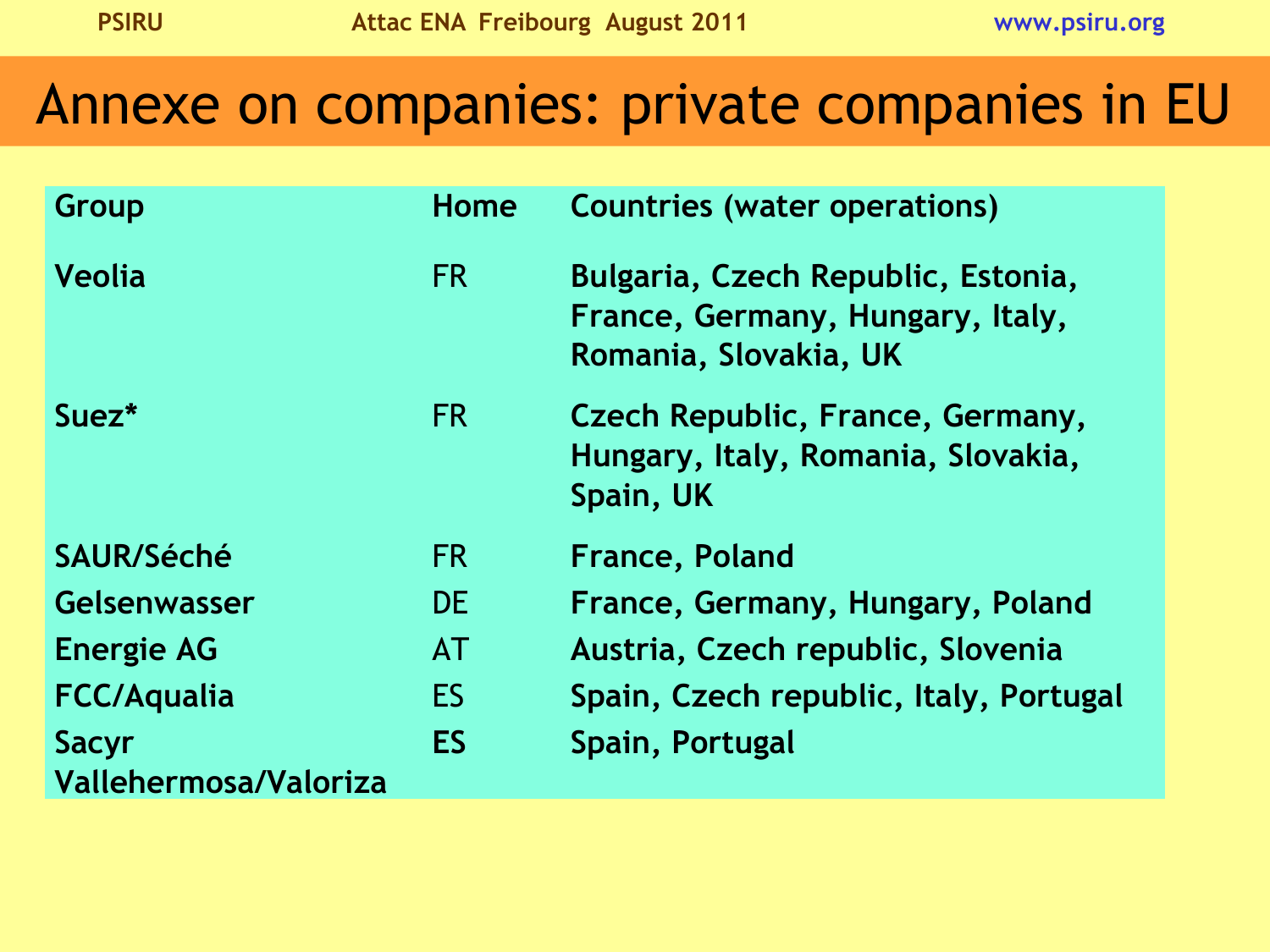#### Annexe on companies: Veolia

- Restructuring group (except water, waste) into 50- 50 ventures with state
	- Transport, defence services: Dalkia 50-50 with EdF
- France: lost Paris, but retained (larger) SEDIF
- UK: contract services for other water companies
- Still active in EECA, Africa: EBRD/IFC finance